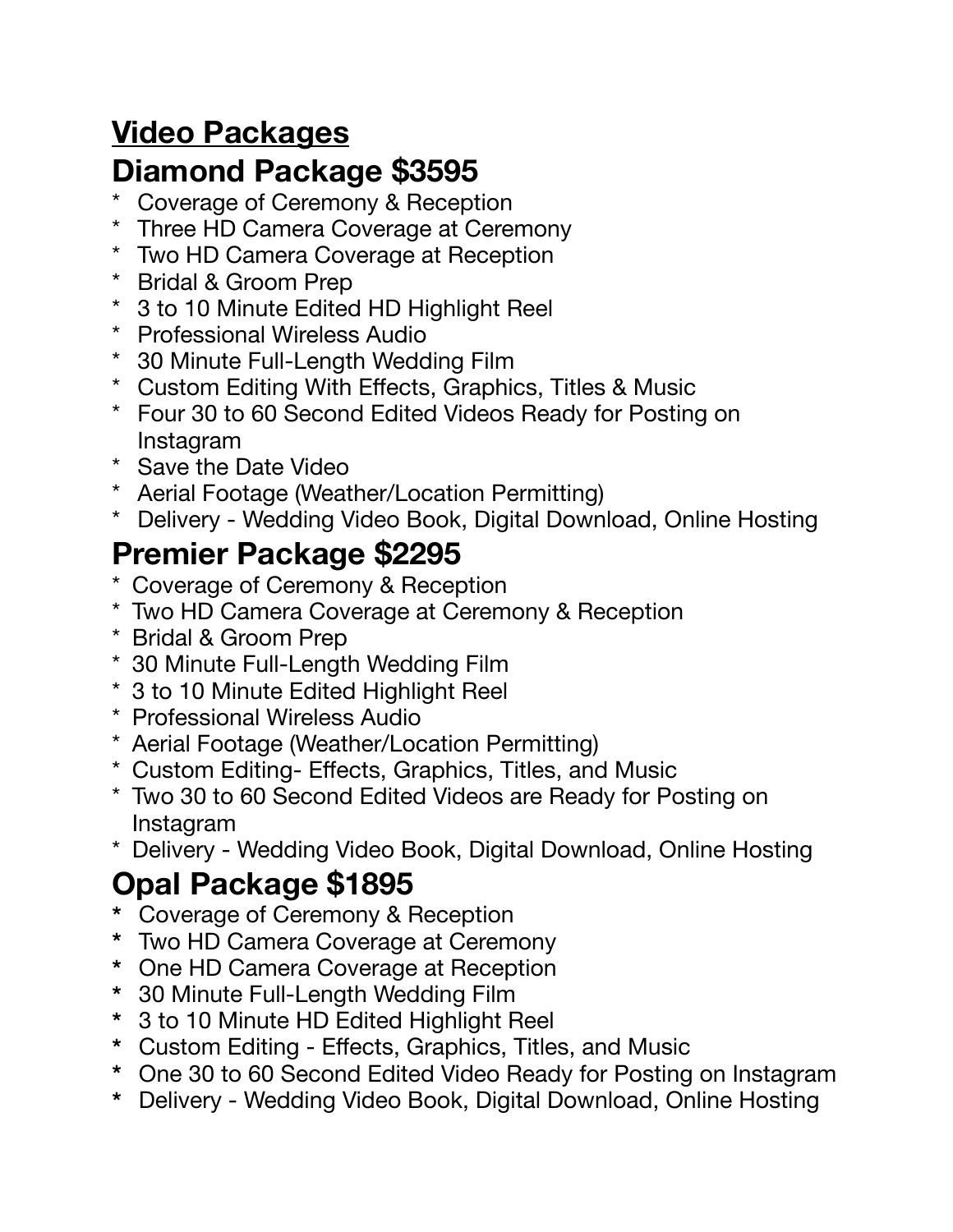# **Economy Package \$1200**

- \* Coverage of Ceremony Only
- \* Two HD Camera Coverage at Ceremony
- \* 15 to 20 Minute Full-Length Wedding Film
- \* 2 to 5 Minute HD Edited Highlight Reel
- \* Bridal & Groom Prep
- \* Custom Editing- Effects, Graphics, Titles, and Music
- \* One 30 to 60 Second Edited Video Ready for Posting on Instagram
- \* Delivery Digital Download, Online Hosting

**We ask For 3 to 4 weeks for delivery / raw footage is Included if asked for at no extra cost. We are licensed and insured for Drone Operations.** 

# **Photography Packages**

### **Honeymoon Package \$3130**

- \* A Personalized Fun 1-Hour Engagement Shoot
- \* Up to 8 Hours of Wedding Photography Coverage
- \* Second Photographer
- \* Professionally Edited Photos
- \* Online Gallery with Over 400 High-Resolution Photos
- \* 10X10 Luxury Photo Album
- \* Printing Right

## **Romance Package \$2670**

- **\*** A Personalized Fun 1 Hour Engagement Shoot
- **\*** Up to 7 Hours of Wedding Photography Coverage
- **\*** Two Photographers
- **\*** Professionally Edited Photos
- **\*** Online Gallery with Over 350 High-Resolution Photos
- **\*** Printing Rights

### **Romance Package B \$2650**

- \* A Personalized Fun 1 Hour Engagement Shoot
- \* One Photographer
- \* Up to 8 Hours of Photography Coverage
- \* Professionally Edited Photos
- \* Online Gallery with Over 400 High-Resolution Photos